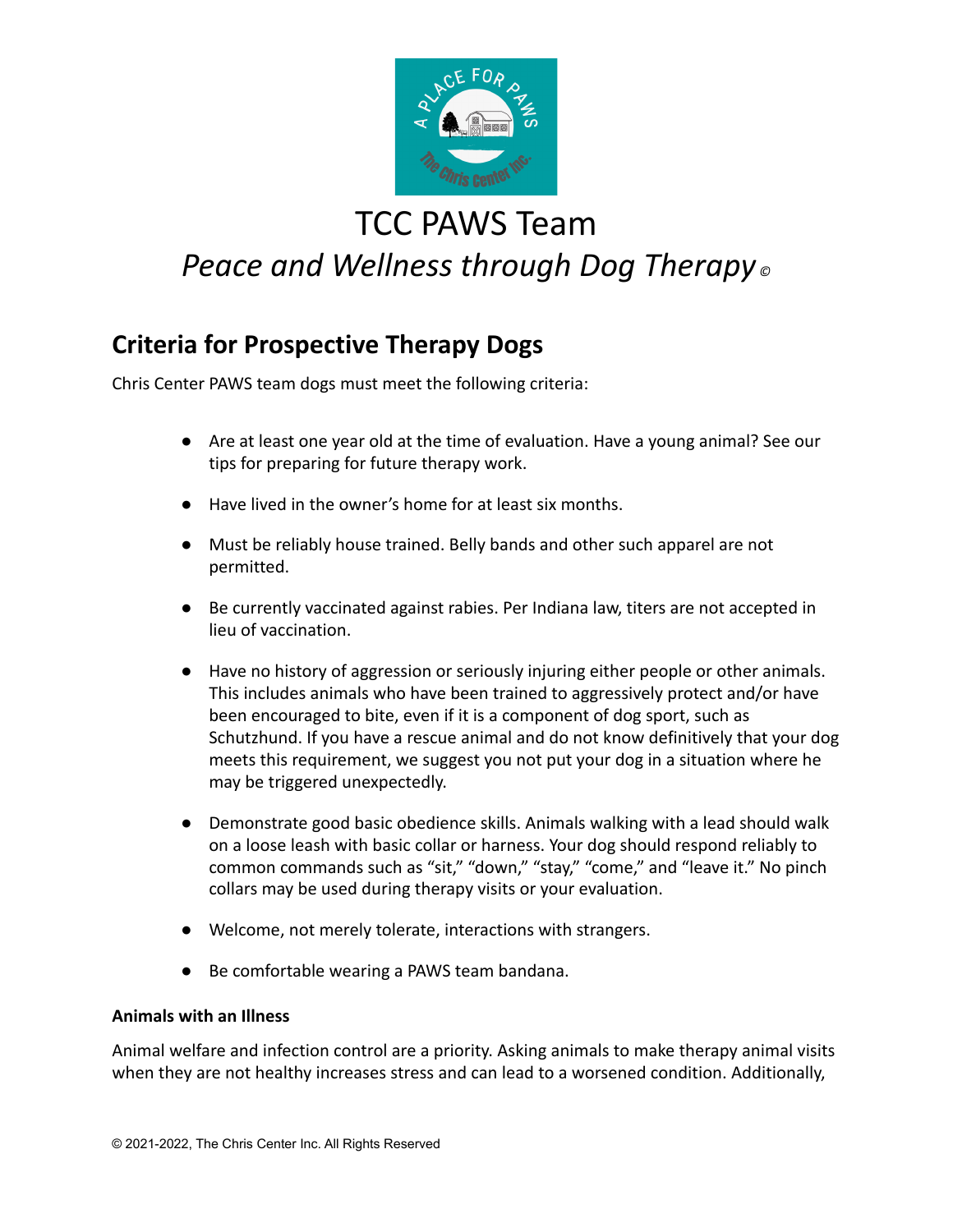

# TCC PAWS Team *Peace and Wellness through Dog Therapy ©*

you may visit clients with compromised immune systems who would be at risk for transmission of zoonotic diseases.

If your animal is taking antibiotics, antifungals, or immunosuppressants (including steroid and chemotherapy medications), they will be unable to register and visit until they have finished treatment.

#### **Animals with a Disability**

The Chris Center PAWS Team does register some animals with disabilities. To be eligible for participation, the animal should be able to clearly express consent, actively participate in a visit, and not experience an aggravation of their medical condition as a result of volunteerism. If you are interested in registering with an animal with a disability, please contact us so we can discuss the specifics of your particular situation.

### **Criteria for Prospective Animal Handlers**

#### **Do You Inspire Confidence as a Therapy Animal Team?**

After you've reviewed all the basic requirements, this is the question that will truly determine your ability to become a successful team. Therapy animals must inspire confidence in those they meet, so they should be *reliable, predictable, and controllable*. When you can predict your animal's reactions, you can take action to ensure a reliable response and maintain control of your animal in any situation. When clients and facility staff perceive that you're in control of your animal, they'll have confidence in you and your animal when you come for visits.

#### **Successful handlers will be able to do the following:**

- Read their animal's particular body language and recognize when their animal is stressed, anxious, concerned, overstimulated, or fatigued.
- Demonstrate positive interactions with their animal by praising, cueing, encouraging, and reassuring the animal as needed.